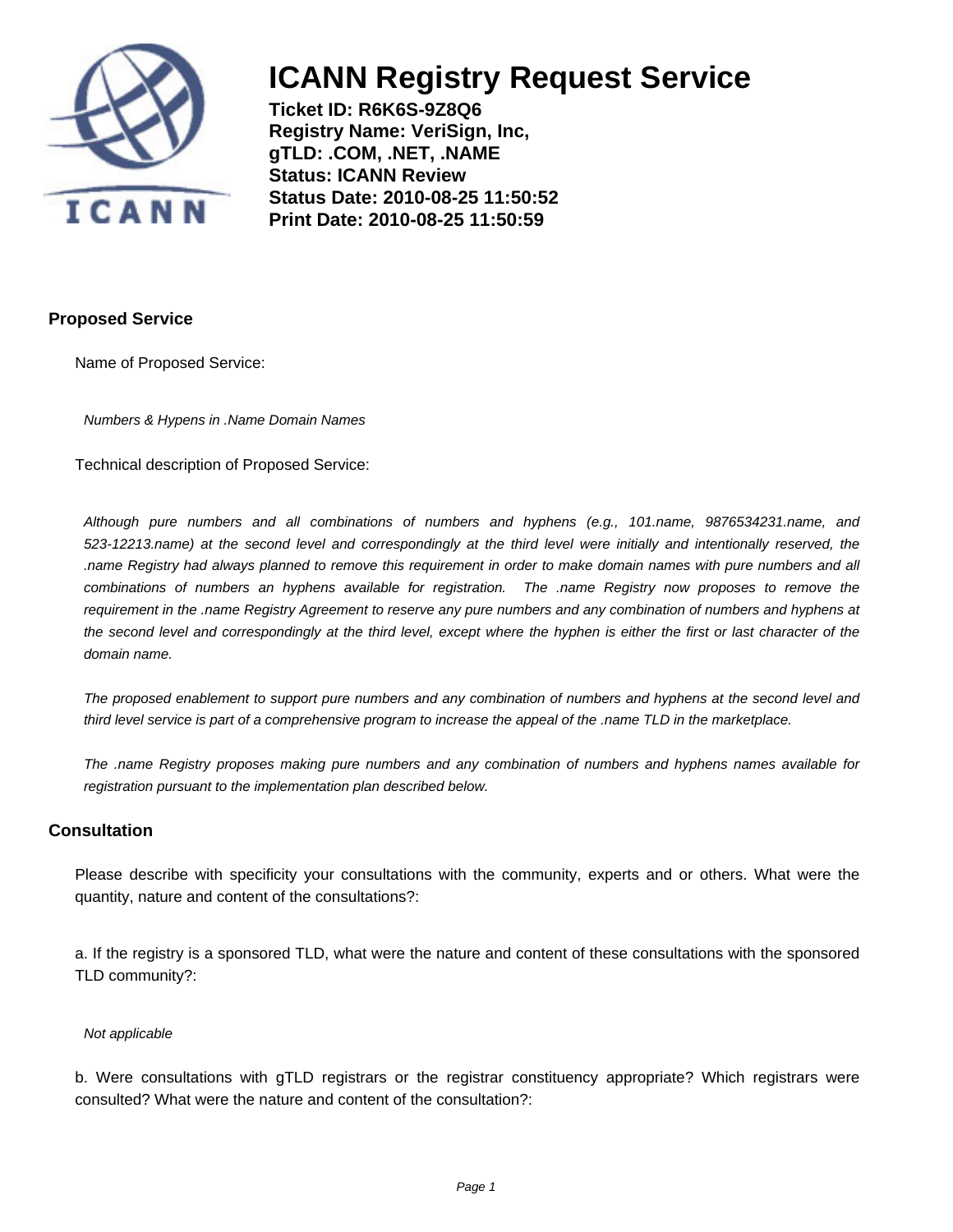

**Ticket ID: R6K6S-9Z8Q6 Registry Name: VeriSign, Inc, gTLD: .COM, .NET, .NAME Status: ICANN Review Status Date: 2010-08-25 11:50:52 Print Date: 2010-08-25 11:50:59**

VeriSign has introduced this concept as a result of discussions and correspondence with several registrars representing the majority of .name registrations and different market segments. VeriSign received a positive response from some members of the registrar community with no negative responses related to this proposed service offering. This does not imply endorsement of this service offering by the Registrar Stakeholders Group. VeriSign presented this concept to the Registries Stakeholder Group and received no concerns from any of the registries.

c. Were consultations with other constituency groups appropriate? Which groups were consulted? What were the nature and content of these consultations?:

VeriSign has had continuing discussions with non-registrar companies who provide mobile numbers as a part of their mobile service offerings as well as mobile web services to their subscribers. VeriSign received positive responses from discussions with these non-registrars who were contacted related to this proposed service offering.

d. Were consultations with end users appropriate? Which groups were consulted? What were the nature and content of these consultations?:

No.

e. Who would endorse the introduction of this service? What were the nature and content of these consultations?:

As noted in (b) and ( c ) above, both registrars and non-registrars would endorse the proposed service.

f. Who would object the introduction of this service? What were(or would be) the nature and content of these consultations?:

We are not aware of any party that would object to this service. To date, no one has raised objections to the introduction of the proposed service.

#### **Timeline**

Please describe the timeline for implementation of the proposed new registry service:

Following approval by the ICANN Board, VeriSign would implement the service as soon as operationally feasible. VeriSign also intends to provide Registrars with 30 days notice in advance of launch.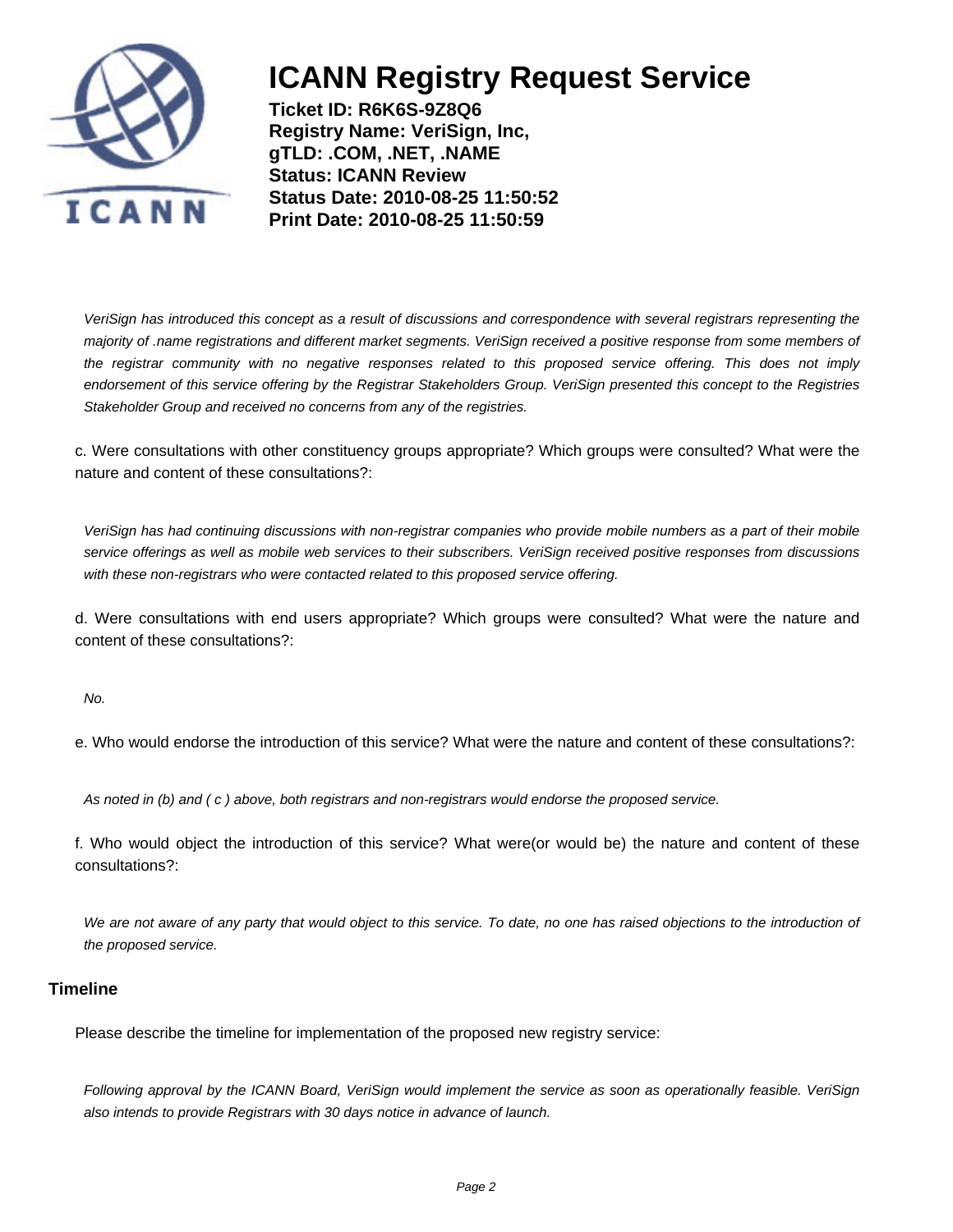

**Ticket ID: R6K6S-9Z8Q6 Registry Name: VeriSign, Inc, gTLD: .COM, .NET, .NAME Status: ICANN Review Status Date: 2010-08-25 11:50:52 Print Date: 2010-08-25 11:50:59**

### **Business Description**

Describe how the Proposed Service will be offered:

This service provides the ability to register a pure number and number-hyphen domain name at the second and third level. As part of this effort, VeriSign hereby submits the attached Amendment No. 4 which:

1. Removes the requirement in the .name contract to reserve any pure numbers and any combination of numbers and hyphens (e.g., 101.name, 9876534231.name, 523-12213.name) at the second level and correspondingly at the third level, except where the hyphen is either the first or last character of the domain name; and 2 Expands and clarifies the definition of

Describe quality assurance plan or testing of Proposed Service:

VeriSign has demonstrated the ability to deliver scalable and reliable registry services. The rigorous development processes, extensive suite of quality assurance tests, and performance testing will be applied to maintain the functionality, data integrity and data accuracy of the Service.

Please list any relevant RFCs or White Papers on the proposed service and explain how those papers are relevant.:

Domain names with numeric labels are allowed by RFC 1123.

#### **Contractual Provisions**

List the relevant contractual provisions impacted by the Proposed Service:

Removing the reservation of pure numbers and any combination of numbers and hyphens at the second level and correspondingly at the third level in preparation and permitting these types of domains to be registered will affect the following contractual provisions: (i) Appendix 6, where the paragraph on the reservation of pure numbers or combination of numbers and hyphens at the second level must be removed; and (ii) Appendix 11, where the paragraph on the definition of

What effect, if any, will the Proposed Service have on the reporting of data to ICANN: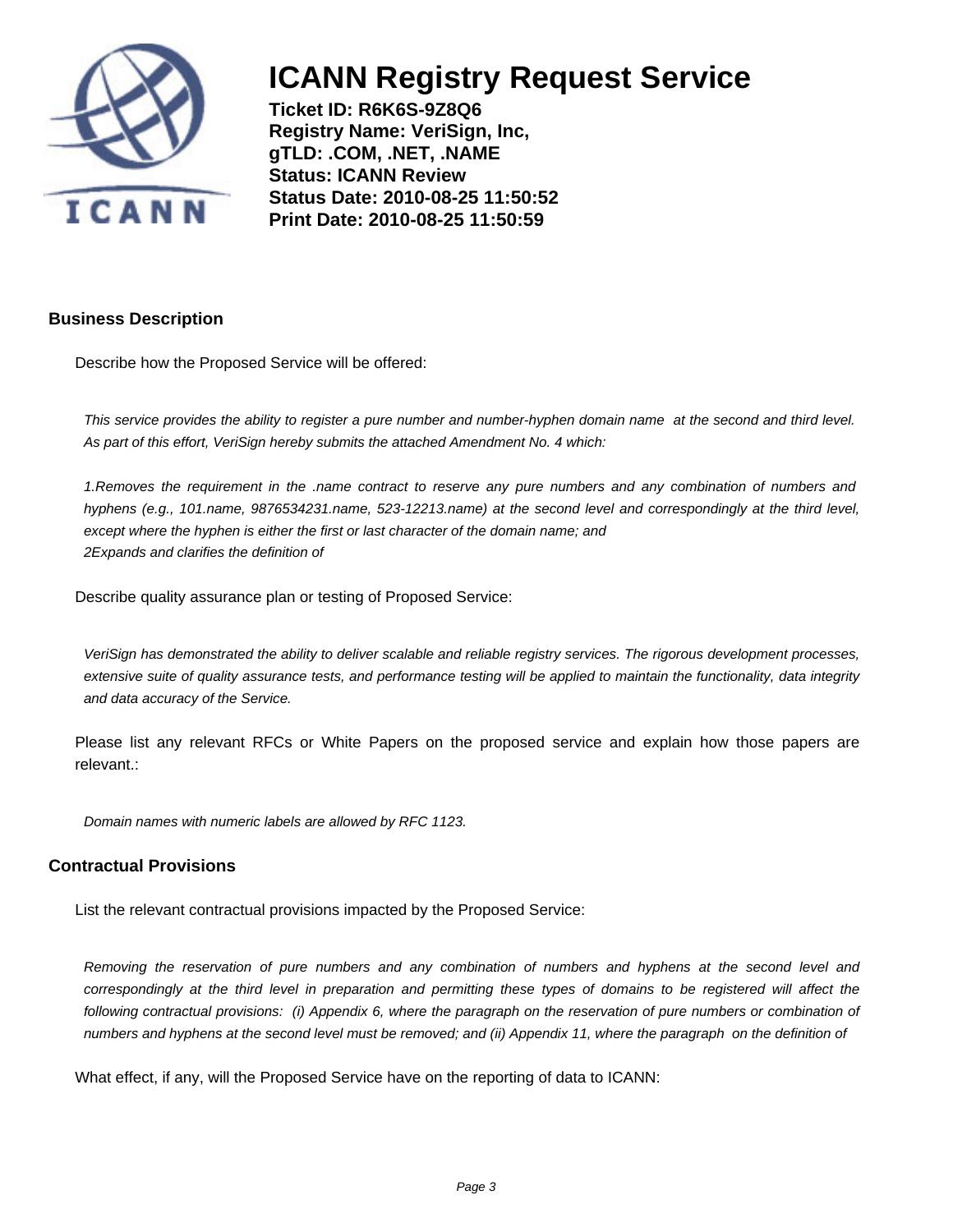

**Ticket ID: R6K6S-9Z8Q6 Registry Name: VeriSign, Inc, gTLD: .COM, .NET, .NAME Status: ICANN Review Status Date: 2010-08-25 11:50:52 Print Date: 2010-08-25 11:50:59**

The proposed service will have no impact on the reporting of data to ICANN.

What effect, if any, will the Proposed Service have on the Whois?:

The proposed service will have no affect on Whois. Pure number and number-hyphens names will show in Whois in the same way as current alpha-numeric domains show today, e.g., for smith.name.

[Appendix A \(Amendment No 4 to-name Registry Agreement 06 04 101 \(ICANN Clean\).pdf\)](#page-7-0)

### **Contract Amendments**

Please describe or provide the necessary contractual amendments for the proposed service:

VeriSign hereby submits Amendment No. 4 which addresses points (1) and (2) in the paragraph entitled

[Appendix B \(Amendment No 4 to-name Registry Agreement 06 04 101 \(ICANN Clean\).pdf\)](#page-10-0)

#### **Benefits of Service**

Describe the benefits of the Proposed Service:

The proposed service is intended to expand the utility of a .name domain name to reach more registrants who are consumers by expanding and clarifying .name

#### **Competition**

Do you believe your proposed new Registry Service would have any positive or negative effects on competition? If so, please explain.:

The proposed service would have no negative effects on competition. To the contrary, VeriSign believes that this service will encourage innovation in the industry, enhance service offerings, and give consumers more choices.

How would you define the markets in which your proposed Registry Service would compete?:

VeriSign will make domains with pure numbers and all permissible combinations of numbers and hyphens available for registration at the second level and correspondingly at the third level to all ICANN-accredited registrars who may, in turn,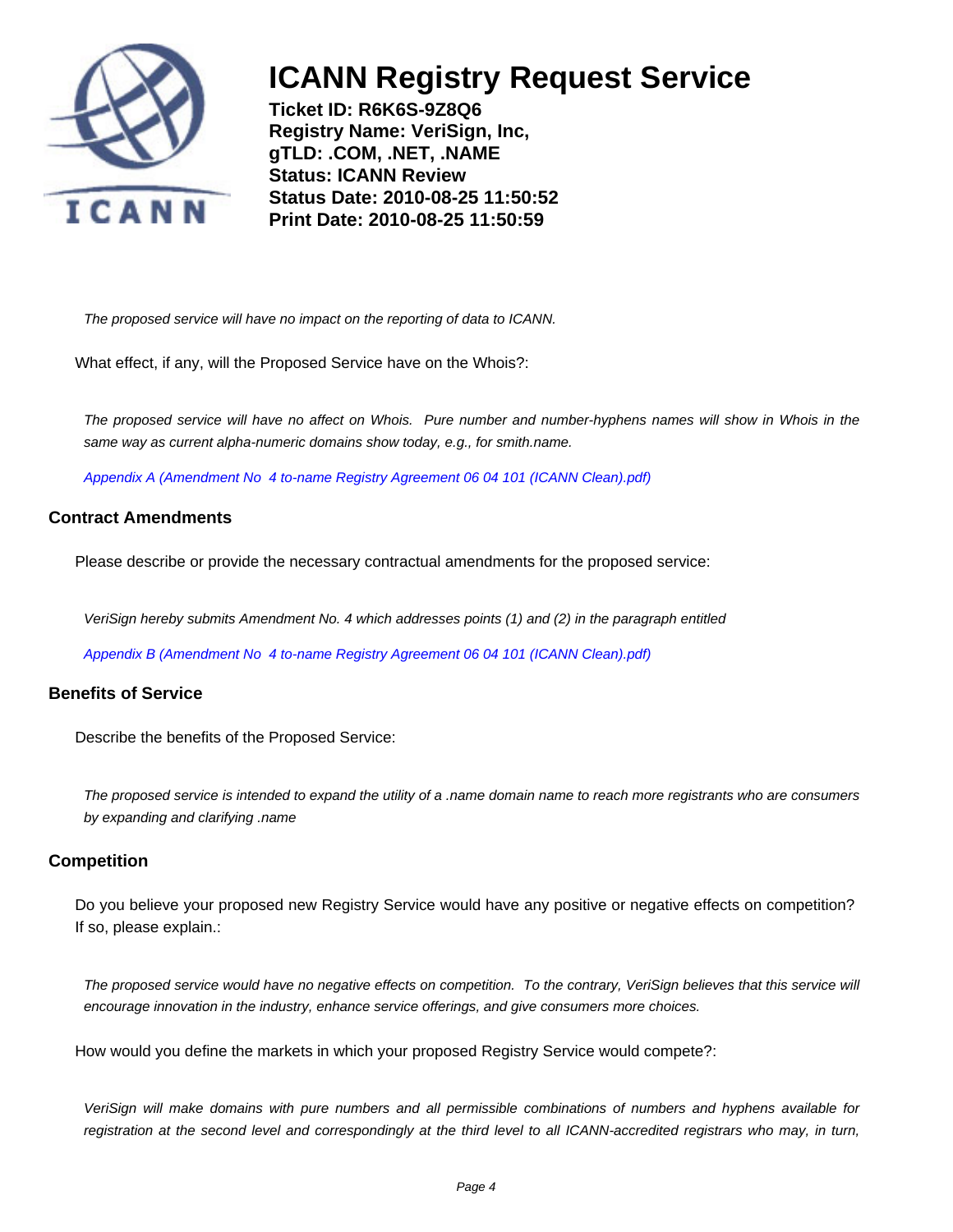

**Ticket ID: R6K6S-9Z8Q6 Registry Name: VeriSign, Inc, gTLD: .COM, .NET, .NAME Status: ICANN Review Status Date: 2010-08-25 11:50:52 Print Date: 2010-08-25 11:50:59**

offer the service to their customers.

What companies/entities provide services or products that are similar in substance or effect to your proposed Registry Service?:

Many existing ccTLD and gTLDs allow the registration of pure numbers and any combination of numbers and hyphens at the second level. Registry operators for the following existing gTLDs offer pure numbers and any combination of numbers and hyphens on the second level:

.com .net .org .info .biz .mobi .travel .pro .coop .cat

In view of your status as a registry operator, would the introduction of your proposed Registry Service potentially impair the ability of other companies/entities that provide similar products or services to compete?:

VeriSign does not believe there would be any such impairment.

Do you propose to work with a vendor or contractor to provide the proposed Registry Service? If so, what is the name of the vendor/contractor, and describe the nature of the services the vendor/contractor would provide.:

VeriSign does not intend to you use any third party vendors or contractors in providing this service.

Have you communicated with any of the entities whose products or services might be affected by the introduction of your proposed Registry Service? If so, please describe the communications.:

VeriSign has introduced this concept to the registries constituency and received no concerns from any of the registries.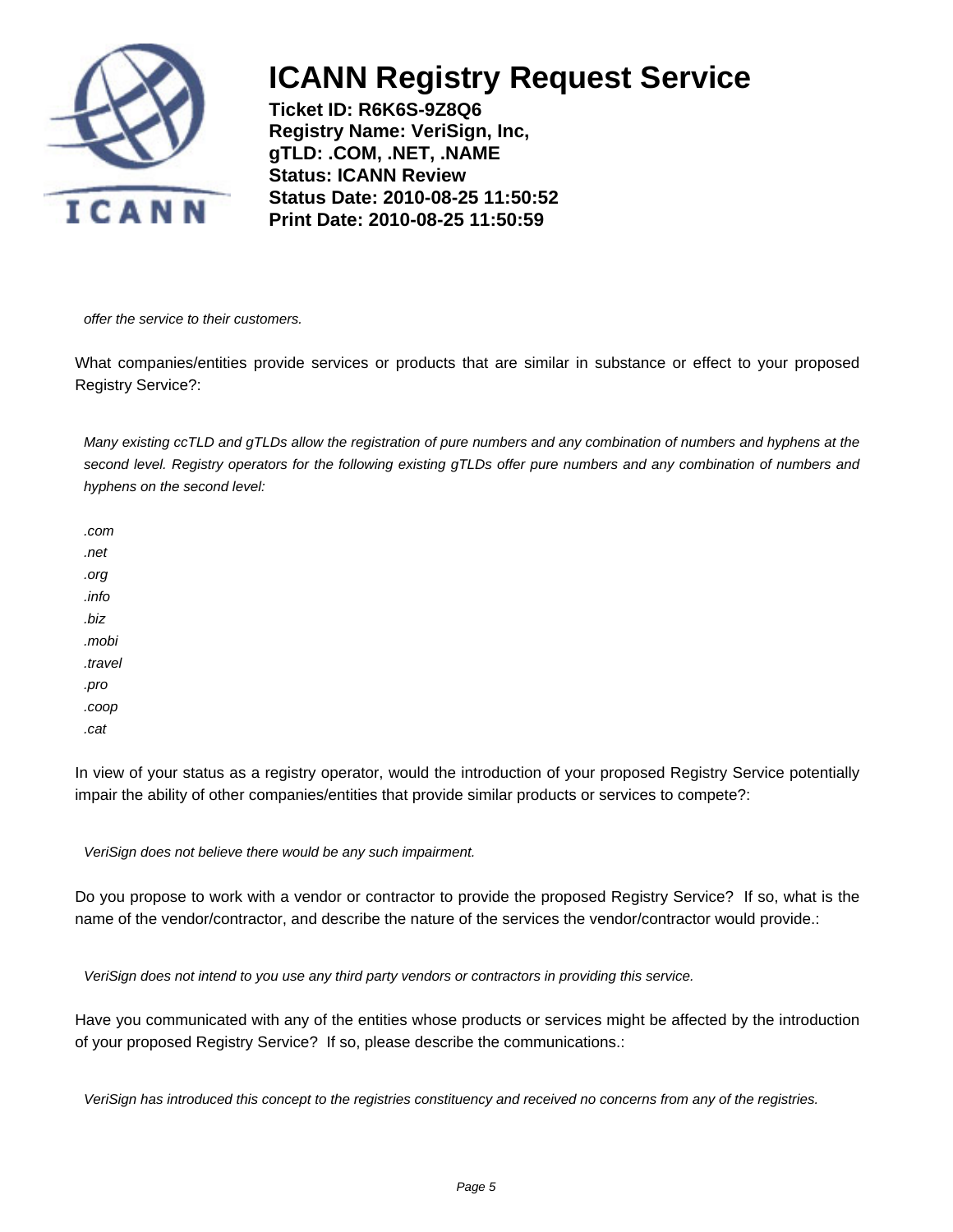

**Ticket ID: R6K6S-9Z8Q6 Registry Name: VeriSign, Inc, gTLD: .COM, .NET, .NAME Status: ICANN Review Status Date: 2010-08-25 11:50:52 Print Date: 2010-08-25 11:50:59**

Do you have any documents that address the possible effects on competition of your proposed Registry Service? If so, please submit them with your application. (ICANN will keep the documents confidential).:

We have no documents to submit.

### **Security and Stability**

Does the proposed service alter the storage and input of Registry Data?:

No.

Please explain how the proposed service will affect the throughput, response time, consistency or coherence of reponses to Internet servers or end systems:

The Service will have no impact on throughput, response time, consistency or coherence of the responses to Internet servers or end systems.

Have technical concerns been raised about the proposed service, and if so, how do you intend to address those concerns?:

No.

#### **Other Issues**

Are there any Intellectual Property considerations raised by the Proposed Service:

To the extent of our knowledge, the implementation of the Service will not interfere with the intellectual property rights of any third parties.

Does the proposed service contain intellectual property exclusive to your gTLD registry?:

(1) Trademark or similar rights may exist or arise with respect to trade names or terminology used in connection with the proposed Service. (2) Copyright protection may exist or arise in connection with code written or materials created in connection with the proposed service. (3) Certain information or processes related to the service may be confidential to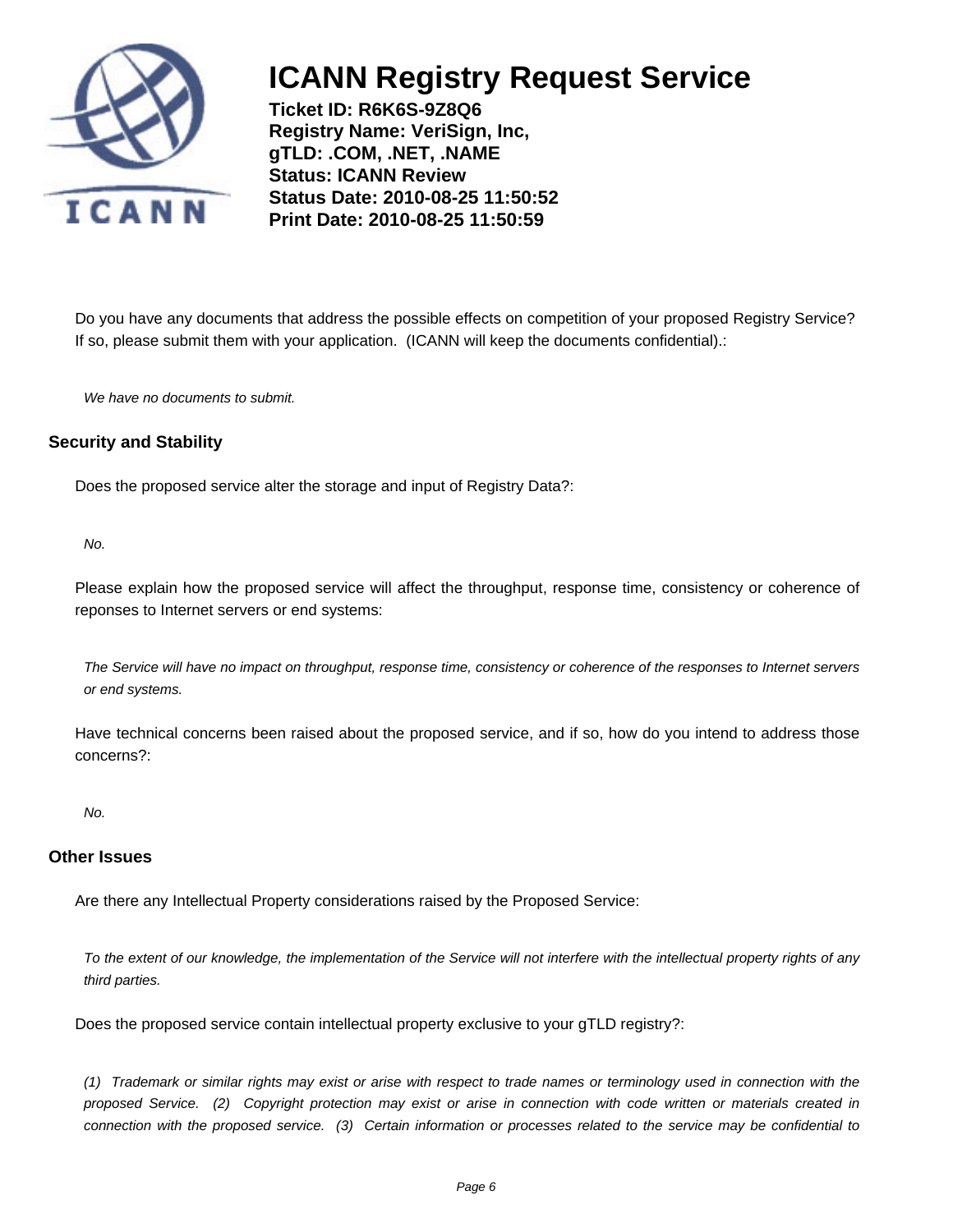

**Ticket ID: R6K6S-9Z8Q6 Registry Name: VeriSign, Inc, gTLD: .COM, .NET, .NAME Status: ICANN Review Status Date: 2010-08-25 11:50:52 Print Date: 2010-08-25 11:50:59**

VeriSign and/or subject to trade secret protection. (4) VeriSign is not aware of the issuance of any patents by any party with respect to the service.

List Disclaimers provided to potential customers regarding the Proposed Service:

We expect to include in the agreement governing the service certain industry standard disclaimers such as a disclaimer of all warranties with respect to the data.

Any other relevant information to include with this request:

Not Applicable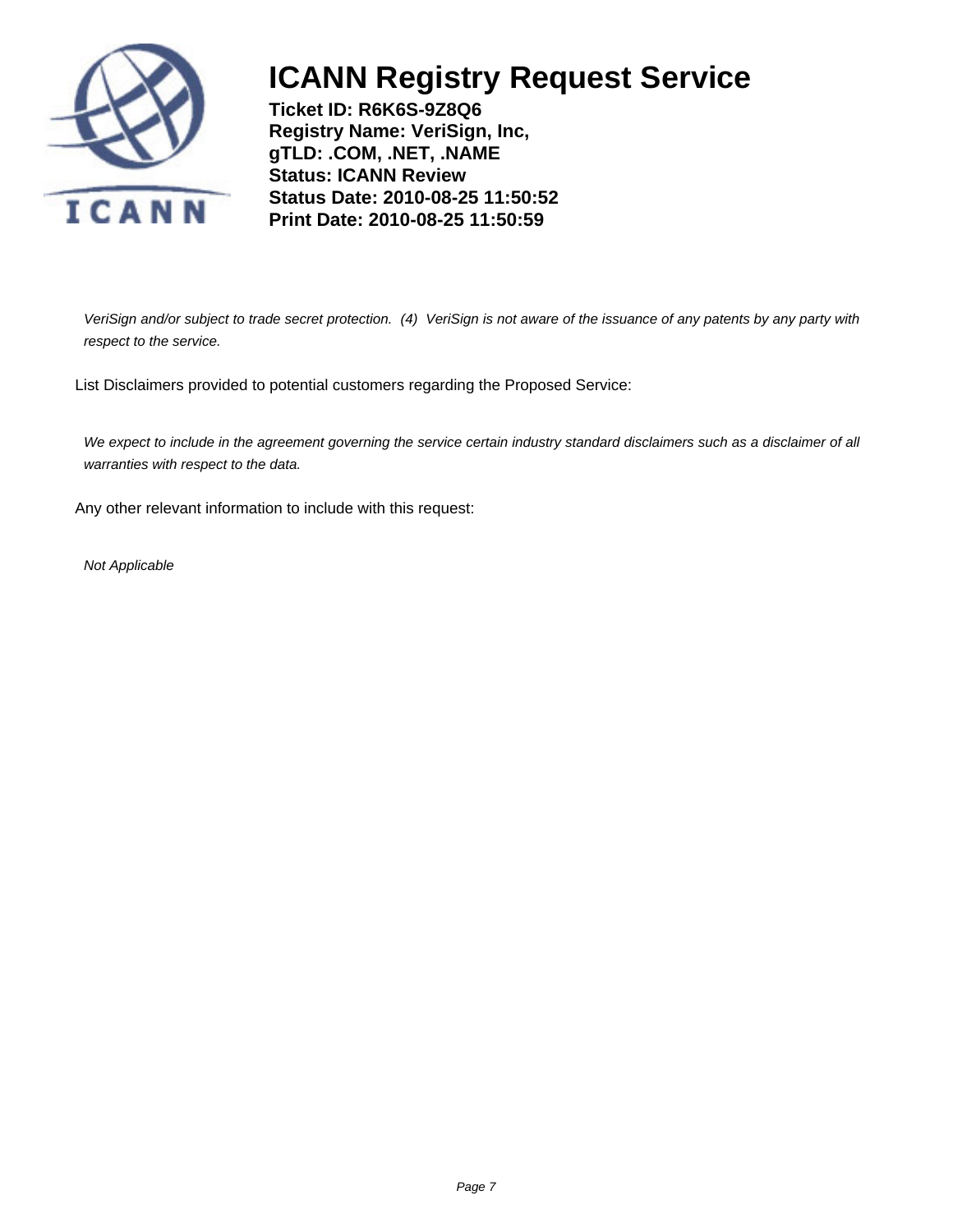<span id="page-7-0"></span>

**Ticket ID: R6K6S-9Z8Q6 Registry Name: VeriSign, Inc, gTLD: .COM, .NET, .NAME Status: ICANN Review Status Date: 2010-08-25 11:50:52 Print Date: 2010-08-25 11:50:59**

**Appendix {A(Amendment No 4 to-name Registry Agreement 06 04 101 (ICANN Clean).pdf) (Seen on Next Page)**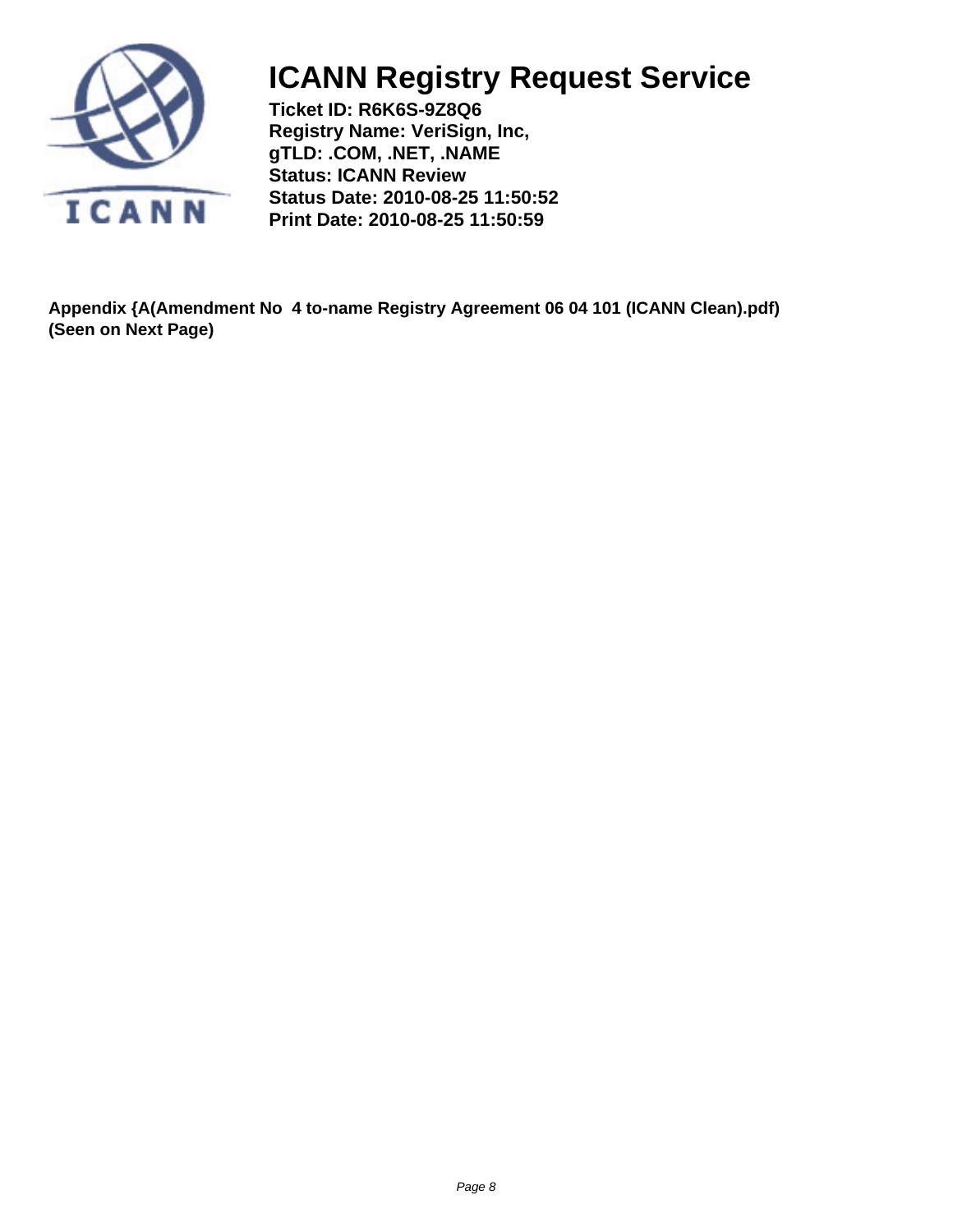#### **AMENDMENT NO. 4 TO AGREEMENT**

This Amendment No. 4 (this "Amendment No. 4") to the Agreement (as defined herein) is made and effective as of this  $\Box$  day of  $\Box$  2010 (the "Amendment No. 4 Effective Date"), by and between the Internet Corporation for Assigned Names and Numbers ("ICANN") and VeriSign Information Services, Inc., ("VeriSign") and each individually a "Party" and collectively the "Parties." Capitalized terms used in this Amendment No. 4 and not otherwise defined shall have the meanings as provided in the Agreement.

#### **RECITALS**

WHEREAS, ICANN and VeriSign entered into that certain .name Registry Agreement, dated August 15, 2007, as amended (the "Agreement"); and

WHEREAS, ICANN and VeriSign hereby desire to amend the Agreement as set forth herein.

NOW, THEREFORE, in consideration of the mutual covenants and premises contained herein, and for other good and valuable consideration, the receipt and sufficiency of which is hereby acknowledged, ICANN and VeriSign hereby agree as follows:

1. Paragraph B of Appendix 6. The following language in the last bullet of paragraph B (Additional Second-Level Reservations) of Appendix 6 to the .name Registry Agreement shall be deleted in its entirety:

 Any pure numbers or combinations of numbers and hyphens (e.g., 101.name, 534231.name, 523-12213.name).

2. Paragraph 1(f) of Appendix 11. The language in paragraph (f) (Prohibited Second-Level Labels) of Appendix 11 to the .name Registry Agreement shall be deleted in its entirety.

3. Paragraph 2(a) of Appendix 11. The existing language in paragraph 2(a) (Definition of Personal Name) of Appendix 11 to the .name Registry Agreement is hereby deleted in its entirety and replaced with the following:

"(a) Definition of Personal Name. For the purposes of this Appendix, a "Personal Name" is a person"s legal name, a name by which the person is commonly known, a number by which a person is identified or any other personal identifiers. A "name by which a person is commonly known" includes, without limitation, a nickname, a pseudonym used by an author or painter, or a stage named used by a singer or actor. A "number by which a person is identified" includes, without limitation, a telephone number, a mobile phone number or any other number which individuals begin to use to identify themselves. "Any other personal identifiers" includes, without limitation, a handle used by individuals when communicating via a mobile telephone, or a screen name used by individuals when communicating via instant message or any other identifiers which individuals begin to use to identify themselves."

4. General. This Amendment No. 4 amends certain terms and conditions of the Agreement. All other terms and conditions of the Agreement that are not modified by this Amendment No. 4 shall remain in full force and effect. In the event of a conflict between the terms and conditions contained in this Amendment No. 4 and the Agreement, the terms and conditions of this Amendment No. 4 shall control.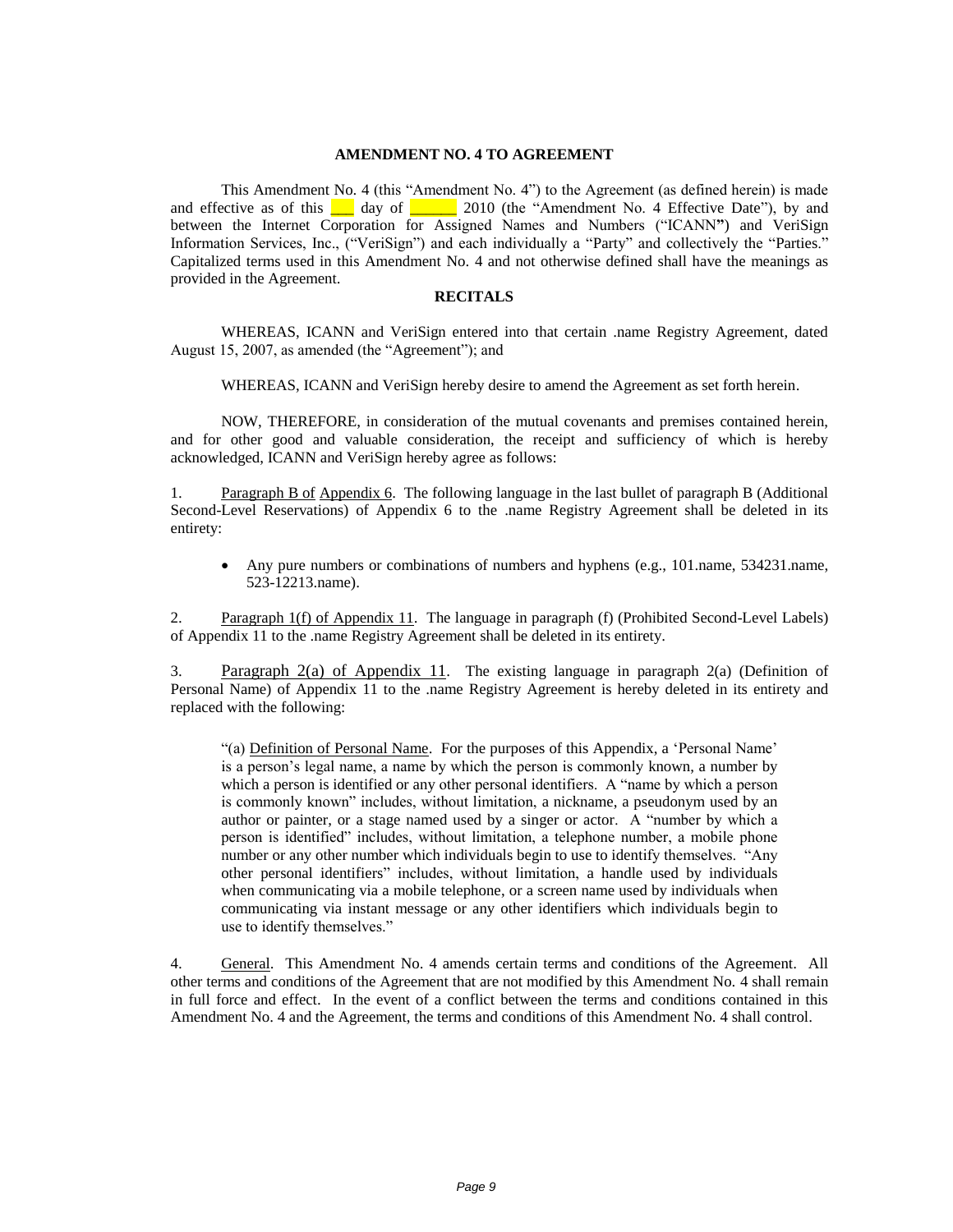IN WITNESS WHEREOF, the parties have, through their duly authorized officers, executed this Amendment as of the Amendment No. 4 Effective Date.

### **VERISIGN INFORMATION SERVICES, INC. INTERNET CORPORATION FOR**

### **ASSIGNED NAMES AND NUMBERS**

 $By:$  Name: Title: Date:

By: Name: Title: Date: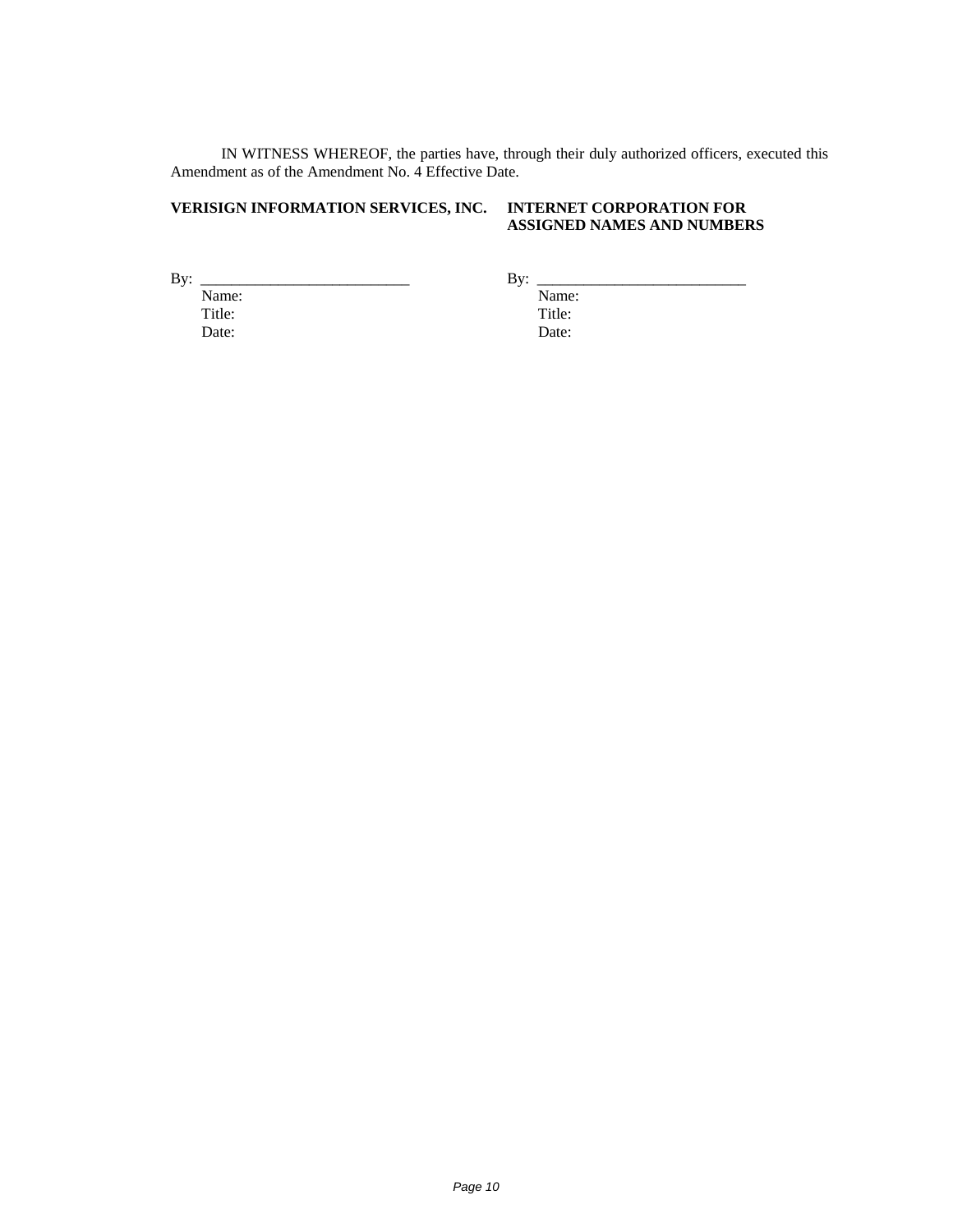<span id="page-10-0"></span>

**Ticket ID: R6K6S-9Z8Q6 Registry Name: VeriSign, Inc, gTLD: .COM, .NET, .NAME Status: ICANN Review Status Date: 2010-08-25 11:50:52 Print Date: 2010-08-25 11:50:59**

**Appendix {B(Amendment No 4 to-name Registry Agreement 06 04 101 (ICANN Clean).pdf) (Seen on Next Page)**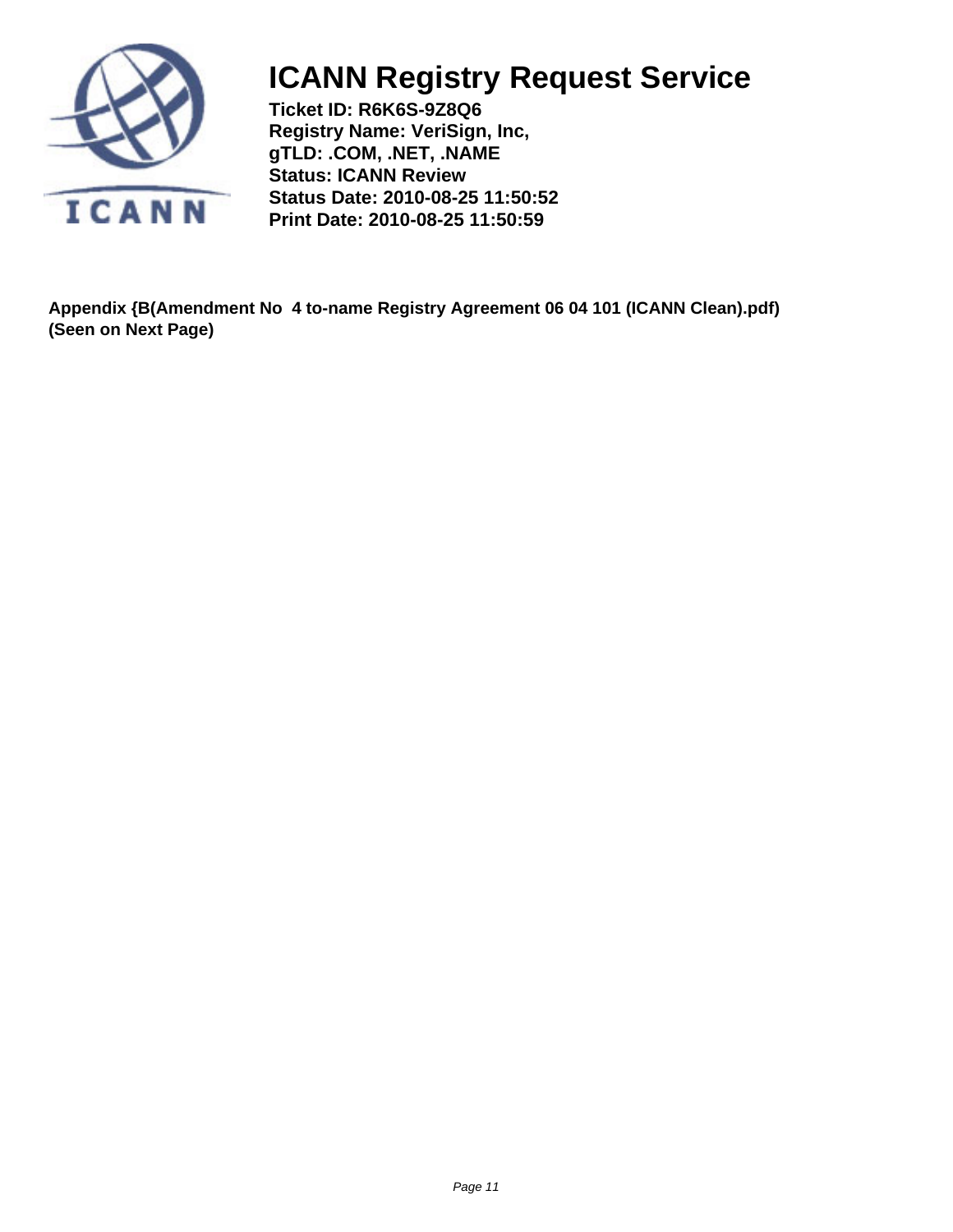#### **AMENDMENT NO. 4 TO AGREEMENT**

This Amendment No. 4 (this "Amendment No. 4") to the Agreement (as defined herein) is made and effective as of this  $\Box$  day of  $\Box$  2010 (the "Amendment No. 4 Effective Date"), by and between the Internet Corporation for Assigned Names and Numbers ("ICANN**"**) and VeriSign Information Services, Inc., ("VeriSign") and each individually a "Party" and collectively the "Parties." Capitalized terms used in this Amendment No. 4 and not otherwise defined shall have the meanings as provided in the Agreement.

#### **RECITALS**

WHEREAS, ICANN and VeriSign entered into that certain .name Registry Agreement, dated August 15, 2007, as amended (the "Agreement"); and

WHEREAS, ICANN and VeriSign hereby desire to amend the Agreement as set forth herein.

NOW, THEREFORE, in consideration of the mutual covenants and premises contained herein, and for other good and valuable consideration, the receipt and sufficiency of which is hereby acknowledged, ICANN and VeriSign hereby agree as follows:

1. Paragraph B of Appendix 6. The following language in the last bullet of paragraph B (Additional Second-Level Reservations) of Appendix 6 to the .name Registry Agreement shall be deleted in its entirety:

 Any pure numbers or combinations of numbers and hyphens (e.g., 101.name, 534231.name, 523-12213.name).

2. Paragraph 1(f) of Appendix 11. The language in paragraph (f) (Prohibited Second-Level Labels) of Appendix 11 to the .name Registry Agreement shall be deleted in its entirety.

3. Paragraph 2(a) of Appendix 11. The existing language in paragraph 2(a) (Definition of Personal Name) of Appendix 11 to the .name Registry Agreement is hereby deleted in its entirety and replaced with the following:

"(a) Definition of Personal Name. For the purposes of this Appendix, a "Personal Name" is a person"s legal name, a name by which the person is commonly known, a number by which a person is identified or any other personal identifiers. A "name by which a person is commonly known" includes, without limitation, a nickname, a pseudonym used by an author or painter, or a stage named used by a singer or actor. A "number by which a person is identified" includes, without limitation, a telephone number, a mobile phone number or any other number which individuals begin to use to identify themselves. "Any other personal identifiers" includes, without limitation, a handle used by individuals when communicating via a mobile telephone, or a screen name used by individuals when communicating via instant message or any other identifiers which individuals begin to use to identify themselves."

4. General. This Amendment No. 4 amends certain terms and conditions of the Agreement. All other terms and conditions of the Agreement that are not modified by this Amendment No. 4 shall remain in full force and effect. In the event of a conflict between the terms and conditions contained in this Amendment No. 4 and the Agreement, the terms and conditions of this Amendment No. 4 shall control.